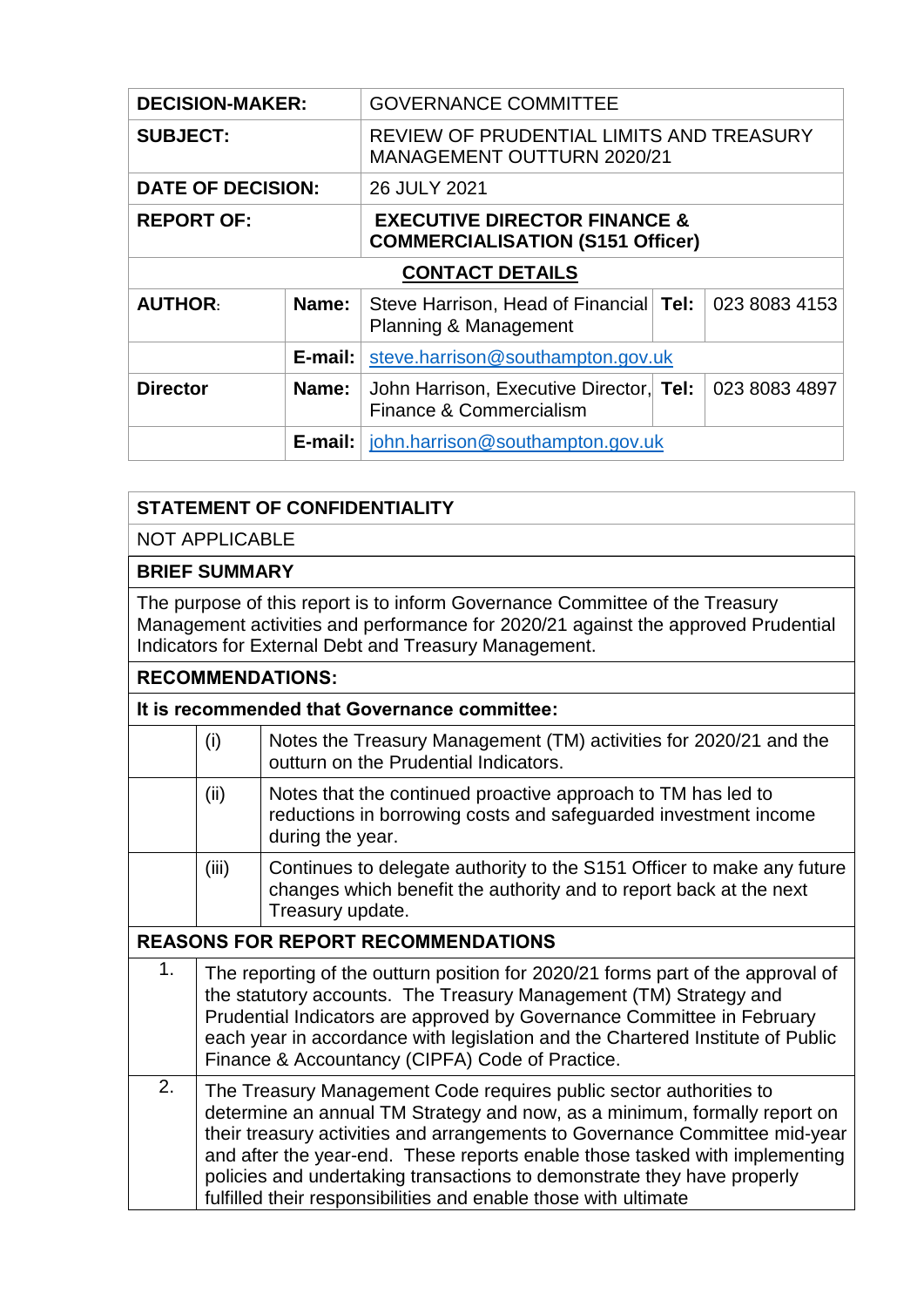|                                             |                                                                                                                                                                                                                                                                                                                                                                                                                                                                                                                                            | responsibility/governance of the TM function to scrutinise and assess its<br>effectiveness and compliance with policies and objectives.                                                                                                                                                                                                                                             |  |  |  |
|---------------------------------------------|--------------------------------------------------------------------------------------------------------------------------------------------------------------------------------------------------------------------------------------------------------------------------------------------------------------------------------------------------------------------------------------------------------------------------------------------------------------------------------------------------------------------------------------------|-------------------------------------------------------------------------------------------------------------------------------------------------------------------------------------------------------------------------------------------------------------------------------------------------------------------------------------------------------------------------------------|--|--|--|
| ALTERNATIVE OPTIONS CONSIDERED AND REJECTED |                                                                                                                                                                                                                                                                                                                                                                                                                                                                                                                                            |                                                                                                                                                                                                                                                                                                                                                                                     |  |  |  |
| 3.                                          |                                                                                                                                                                                                                                                                                                                                                                                                                                                                                                                                            | No alternative options are relevant to this report.                                                                                                                                                                                                                                                                                                                                 |  |  |  |
|                                             |                                                                                                                                                                                                                                                                                                                                                                                                                                                                                                                                            | <b>DETAIL (Including consultation carried out)</b>                                                                                                                                                                                                                                                                                                                                  |  |  |  |
|                                             | <b>CONSULTATION</b>                                                                                                                                                                                                                                                                                                                                                                                                                                                                                                                        |                                                                                                                                                                                                                                                                                                                                                                                     |  |  |  |
| 4.                                          |                                                                                                                                                                                                                                                                                                                                                                                                                                                                                                                                            | Not applicable.                                                                                                                                                                                                                                                                                                                                                                     |  |  |  |
|                                             | <b>BACKGROUND</b>                                                                                                                                                                                                                                                                                                                                                                                                                                                                                                                          |                                                                                                                                                                                                                                                                                                                                                                                     |  |  |  |
| 5.                                          | The Local Government Act 2003 introduced a system for borrowing based<br>largely on self-regulation by local authorities themselves. The basic principle<br>of the new system is that local authorities will be free to borrow as long as their<br>capital spending plans are affordable, prudent and sustainable.                                                                                                                                                                                                                         |                                                                                                                                                                                                                                                                                                                                                                                     |  |  |  |
| 6.                                          |                                                                                                                                                                                                                                                                                                                                                                                                                                                                                                                                            | The Chartered Institute of Public Finance and Accountancy's Treasury<br>Management Code (CIPFA's TM Code) requires that authorities report on the<br>performance of the treasury management function at least twice a year (mid-<br>year and at year end).                                                                                                                          |  |  |  |
| 7.                                          |                                                                                                                                                                                                                                                                                                                                                                                                                                                                                                                                            | The Authority's TM Strategy for 2020/21 was approved by Governance<br>Committee on 10 February 2020. These were subsequently reviewed and<br>revised as part of the Council's Treasury Management Strategy Statement for<br>2021/22 at Governance Committee on 15 February 2021.                                                                                                    |  |  |  |
|                                             |                                                                                                                                                                                                                                                                                                                                                                                                                                                                                                                                            | The 2017 Prudential Code includes a requirement for local authorities to<br>provide a Capital Strategy, a summary document approved by full Council<br>covering capital expenditure and financing, treasury management and non-<br>treasury investments. The Authority's Capital Strategy, complying with<br>CIPFA's requirement, was approved by full Council on 24 February 2021. |  |  |  |
| 8.                                          | Overall responsibility for treasury management remains with the Council. No<br>TM activity is without risk; the effective identification and management of risk<br>are integral to the Council's treasury management objectives. The Authority<br>has borrowed and invested substantial sums of money and is therefore<br>exposed to financial risks including the loss of invested funds and the revenue<br>effect of changing interest rates. This report covers treasury activity and the<br>associated monitoring and control of risk. |                                                                                                                                                                                                                                                                                                                                                                                     |  |  |  |
| 9.                                          | This report:                                                                                                                                                                                                                                                                                                                                                                                                                                                                                                                               |                                                                                                                                                                                                                                                                                                                                                                                     |  |  |  |
|                                             | a)                                                                                                                                                                                                                                                                                                                                                                                                                                                                                                                                         | is prepared in accordance with the revised CIPFA Treasury<br>Management Code and the revised Prudential Code;                                                                                                                                                                                                                                                                       |  |  |  |
|                                             | b)                                                                                                                                                                                                                                                                                                                                                                                                                                                                                                                                         | presents details of capital financing, borrowing, debt rescheduling and<br>investment transactions;                                                                                                                                                                                                                                                                                 |  |  |  |
|                                             | C)                                                                                                                                                                                                                                                                                                                                                                                                                                                                                                                                         | reports on the risk implications of treasury decisions and transactions;                                                                                                                                                                                                                                                                                                            |  |  |  |
|                                             | d)                                                                                                                                                                                                                                                                                                                                                                                                                                                                                                                                         | gives details of the outturn position on treasury management<br>transactions in 2020/21; and                                                                                                                                                                                                                                                                                        |  |  |  |
|                                             | e)                                                                                                                                                                                                                                                                                                                                                                                                                                                                                                                                         | confirms compliance with treasury limits and Prudential Indicators.                                                                                                                                                                                                                                                                                                                 |  |  |  |
| 10.                                         |                                                                                                                                                                                                                                                                                                                                                                                                                                                                                                                                            | The report and appendices highlight that:                                                                                                                                                                                                                                                                                                                                           |  |  |  |
|                                             | a)                                                                                                                                                                                                                                                                                                                                                                                                                                                                                                                                         | Borrowing activities have been undertaken within the borrowing limits<br>approved by Governance Committee on 10 February 2020 and                                                                                                                                                                                                                                                   |  |  |  |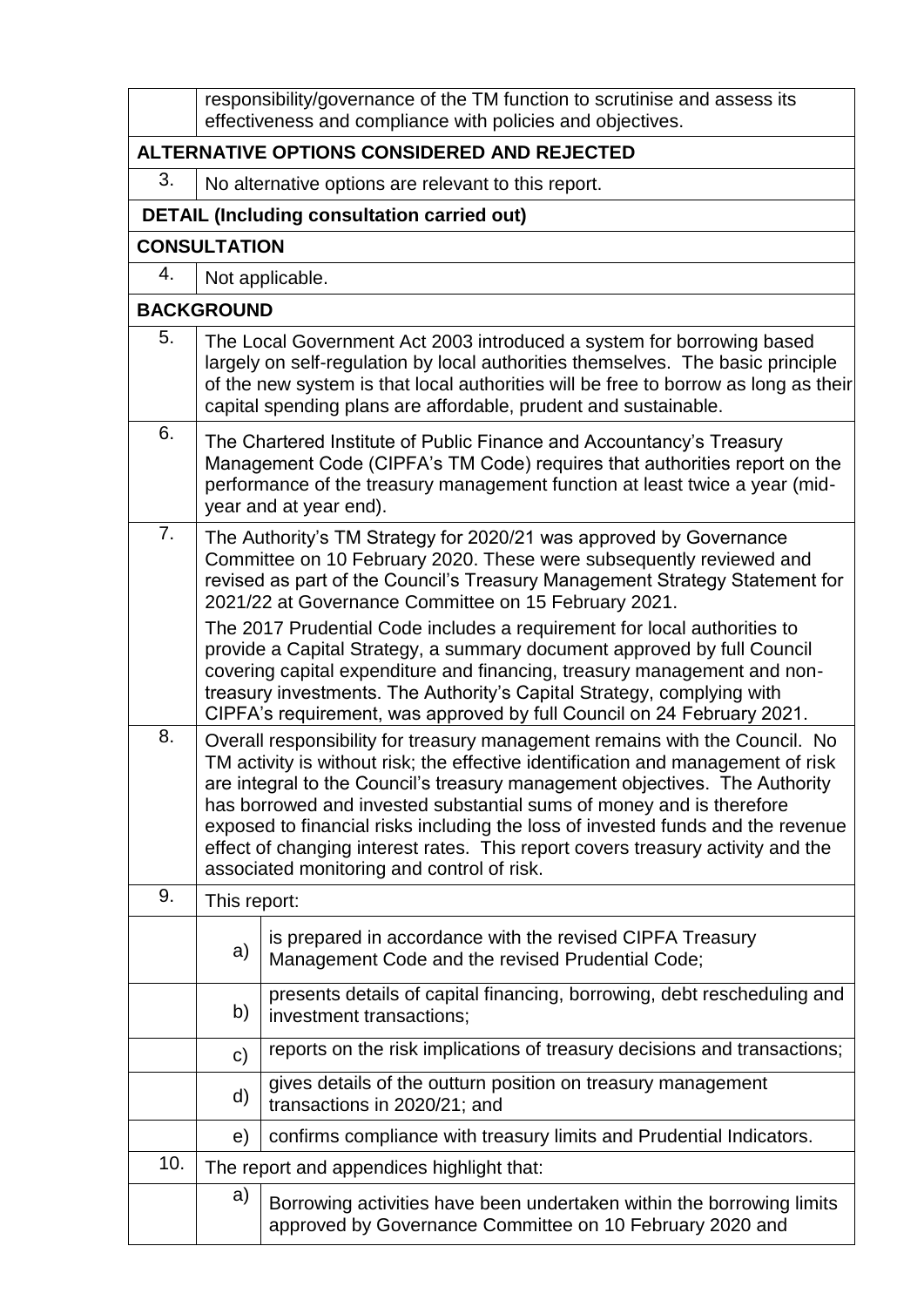|    | reviewed on 15 February 2021.                                                                                                                                                                                                                                                                                                                                                                                                                                                                                                                                                                                      |  |  |  |
|----|--------------------------------------------------------------------------------------------------------------------------------------------------------------------------------------------------------------------------------------------------------------------------------------------------------------------------------------------------------------------------------------------------------------------------------------------------------------------------------------------------------------------------------------------------------------------------------------------------------------------|--|--|--|
| b) | There has been full compliance with the Prudential Indicators<br>approved by Governance Committee on 10 February 2020 and<br>reviewed on 15 February 2021.                                                                                                                                                                                                                                                                                                                                                                                                                                                         |  |  |  |
| C) | As we have an increasing borrowing requirement our overall treasury<br>strategy is to minimise both external borrowing and investments and to<br>only borrow to the level of its net borrowing requirement. The reasons<br>for this are to reduce credit risk, take pressure off the Council's lending<br>list and also to avoid the cost of carry existing in the current interest<br>rate environment.<br>Throughout the year, capital expenditure levels, market conditions<br>and interest rate levels were monitored to minimise borrowing costs<br>over the medium to longer term and to maintain stability. |  |  |  |
| d) | For longer term investments the Council aims to continue to diversify<br>into more secure and/or higher yielding asset classes.<br>Total Investment returns during 2020/21 were £1.4M at an average<br>rate of 3.85%.                                                                                                                                                                                                                                                                                                                                                                                              |  |  |  |
| e) | The differential between debt costs and investment earnings continued<br>to be acute, resulting in the use of internal resources in lieu of<br>borrowing often being the most cost effective means of financing<br>capital expenditure.                                                                                                                                                                                                                                                                                                                                                                            |  |  |  |
|    | As a result, the average rate for repayment of debt, (the Consolidated<br>Loans & Investment Account Rate – CLIA), at 2.75%, is lower than that<br>budgeted and lower than last year (2.84%), this is as a result of no<br>new long term borrowing being taken in year.                                                                                                                                                                                                                                                                                                                                            |  |  |  |
|    | This includes short term debt which was taken during the year, which<br>averaged 1%. It is the intention to continue to borrow in the short term<br>markets during 2021/22 to take further advantage of the current<br>interest environment.                                                                                                                                                                                                                                                                                                                                                                       |  |  |  |
| f) | Since 2012, the Council has pursued a strategy of internal borrowing<br>- minimising external borrowing by running down its own investment<br>balances and only borrowing short term to cover cash flow<br>requirements. This has both reduced the credit risk exposure and<br>saved the Council money in terms of net interest costs.<br>If opportunities arise long term borrowing would be considered as<br>demonstrated during 2019/20 when the benchmark gilt rates for PWLB                                                                                                                                  |  |  |  |
|    | loans fell to historic lows and a £90M 15 year EIP (Equal Instalment<br>Payment) loan was taken at 1.12% to secure this advantageous rate<br>and add some certainty to the debt portfolio.                                                                                                                                                                                                                                                                                                                                                                                                                         |  |  |  |
| g) | In achieving interest rate savings the Council is exposed to interest<br>rate risk by taking out variable debt. This was and continues to be<br>very financially favourable in current markets but does mean that<br>close monitoring of the markets is required to ensure that the Council<br>can act quickly should the situation begin to change.                                                                                                                                                                                                                                                               |  |  |  |
| h) | Net loan debt decreased during 2020/21 from £284M to £247M<br>(£37M) as detailed in Appendix 2, paragraph 5.                                                                                                                                                                                                                                                                                                                                                                                                                                                                                                       |  |  |  |
|    | Actual debt charges for the year for borrowing (excluding HCC<br>transferred debt and PFI schemes) was £7.2M at an average interest<br>rate of 2.78%                                                                                                                                                                                                                                                                                                                                                                                                                                                               |  |  |  |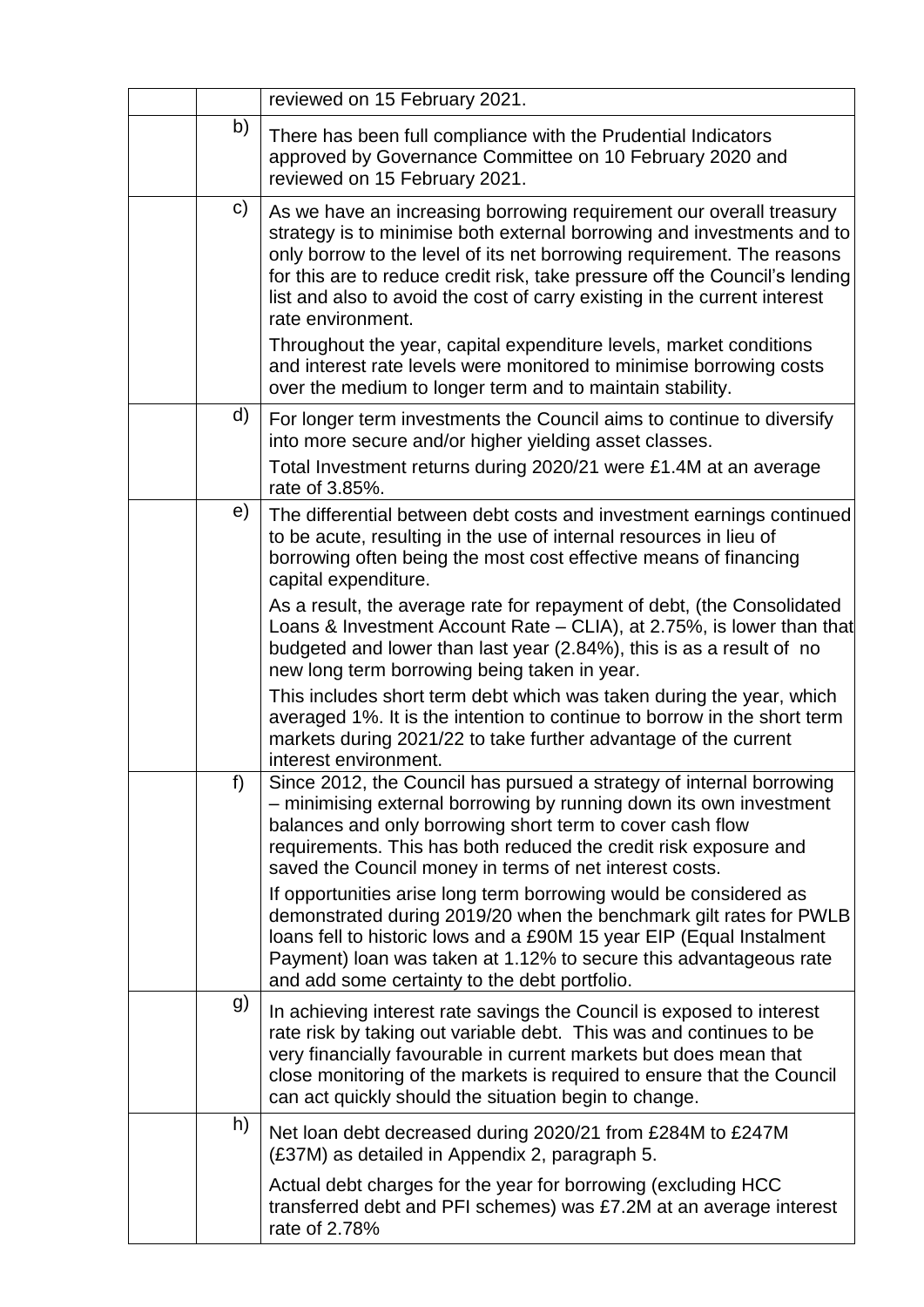|                                              | i)                                                                                                                                                                                                                                                                                                                                                                                                                                                        | The coronavirus pandemic dominated 2020/21. The initial reaction to<br>the COVID crisis in March 2020 meant that short term liquidity<br>became difficult, however, after the initial uncertainty the markets<br>returned to a more 'normal' position, with increased willingness for<br>lending to counterparties, although continued downward pressure on<br>short-dated cash rate brought net returns close to zero even after<br>some managers have temporarily lowered their fees. At this stage net<br>negative returns are not the central case of most MMF managers over<br>the short-term, and fee waivers should maintain positive net yields,<br>but the possibility cannot be ruled out. |       |                               |  |  |
|----------------------------------------------|-----------------------------------------------------------------------------------------------------------------------------------------------------------------------------------------------------------------------------------------------------------------------------------------------------------------------------------------------------------------------------------------------------------------------------------------------------------|------------------------------------------------------------------------------------------------------------------------------------------------------------------------------------------------------------------------------------------------------------------------------------------------------------------------------------------------------------------------------------------------------------------------------------------------------------------------------------------------------------------------------------------------------------------------------------------------------------------------------------------------------------------------------------------------------|-------|-------------------------------|--|--|
|                                              |                                                                                                                                                                                                                                                                                                                                                                                                                                                           | Government has also continued to assist cash flow by providing up<br>front funding as far as possible, both in terms of the grants to<br>businesses administered by the Council on its behalf and the funding<br>to the local authority itself (under the business rates retention<br>scheme). As a result of this grant funding year end investment<br>balances were higher than expected and borrowing lower.                                                                                                                                                                                                                                                                                      |       |                               |  |  |
|                                              | j)                                                                                                                                                                                                                                                                                                                                                                                                                                                        | The impact of COVID-19 will continue during the current financial year<br>and will be reported as part of the quarterly monitoring reports and as<br>part of the mid-year report.                                                                                                                                                                                                                                                                                                                                                                                                                                                                                                                    |       |                               |  |  |
| 11.                                          | Appendix 1 summarises the economic outlook and events in the context of<br>which the Council operated its treasury function during 2020/21.                                                                                                                                                                                                                                                                                                               |                                                                                                                                                                                                                                                                                                                                                                                                                                                                                                                                                                                                                                                                                                      |       |                               |  |  |
| 12.                                          | Appendix 2 summarises treasury activity during the year and covers:                                                                                                                                                                                                                                                                                                                                                                                       |                                                                                                                                                                                                                                                                                                                                                                                                                                                                                                                                                                                                                                                                                                      |       |                               |  |  |
|                                              |                                                                                                                                                                                                                                                                                                                                                                                                                                                           |                                                                                                                                                                                                                                                                                                                                                                                                                                                                                                                                                                                                                                                                                                      |       |                               |  |  |
|                                              | Borrowing Requirement and Debt Management<br><b>Investment Activity</b><br>٠                                                                                                                                                                                                                                                                                                                                                                              |                                                                                                                                                                                                                                                                                                                                                                                                                                                                                                                                                                                                                                                                                                      |       |                               |  |  |
|                                              | Non - Treasury Investments<br>$\bullet$                                                                                                                                                                                                                                                                                                                                                                                                                   |                                                                                                                                                                                                                                                                                                                                                                                                                                                                                                                                                                                                                                                                                                      |       |                               |  |  |
| <b>COMPLIANCE WITH PRUDENTIAL INDICATORS</b> |                                                                                                                                                                                                                                                                                                                                                                                                                                                           |                                                                                                                                                                                                                                                                                                                                                                                                                                                                                                                                                                                                                                                                                                      |       |                               |  |  |
| 13.                                          | It can be confirmed that the Council has complied with its Prudential<br>Indicators for 2020/21, approved by Governance Committee on 10 February<br>2020 and reviewed on 15 February 2021.                                                                                                                                                                                                                                                                |                                                                                                                                                                                                                                                                                                                                                                                                                                                                                                                                                                                                                                                                                                      |       |                               |  |  |
| 14.                                          | In compliance with the requirements of the CIPFA Code of Practice this report<br>provides members with a summary report of TM activity during 2020/21.<br>None of the Prudential Indicators has been breached and a prudent approach<br>has been taken in relation to investment activity with priority being given to<br>security and liquidity over yield. The table below summarises the Key<br>Indicators, further details can be seen in appendix 3. |                                                                                                                                                                                                                                                                                                                                                                                                                                                                                                                                                                                                                                                                                                      |       |                               |  |  |
| 15.                                          |                                                                                                                                                                                                                                                                                                                                                                                                                                                           | Table1: Key Prudential Indicators                                                                                                                                                                                                                                                                                                                                                                                                                                                                                                                                                                                                                                                                    |       |                               |  |  |
|                                              | <b>Indicator</b>                                                                                                                                                                                                                                                                                                                                                                                                                                          |                                                                                                                                                                                                                                                                                                                                                                                                                                                                                                                                                                                                                                                                                                      | Limit | <b>Actual at</b><br>31/3/2021 |  |  |
|                                              |                                                                                                                                                                                                                                                                                                                                                                                                                                                           | Authorised Limit for external debt £M                                                                                                                                                                                                                                                                                                                                                                                                                                                                                                                                                                                                                                                                | £770M | £306M                         |  |  |
|                                              |                                                                                                                                                                                                                                                                                                                                                                                                                                                           | Operational Limit for external debt £M                                                                                                                                                                                                                                                                                                                                                                                                                                                                                                                                                                                                                                                               | £730M | £306M                         |  |  |
|                                              |                                                                                                                                                                                                                                                                                                                                                                                                                                                           | Maximum external borrowing in year                                                                                                                                                                                                                                                                                                                                                                                                                                                                                                                                                                                                                                                                   | £770M | £242M                         |  |  |
|                                              |                                                                                                                                                                                                                                                                                                                                                                                                                                                           | Limit of fixed interest debt %                                                                                                                                                                                                                                                                                                                                                                                                                                                                                                                                                                                                                                                                       | 100%  | 81%                           |  |  |
|                                              |                                                                                                                                                                                                                                                                                                                                                                                                                                                           | Limit of variable interest debt %                                                                                                                                                                                                                                                                                                                                                                                                                                                                                                                                                                                                                                                                    | 50%   | 19%                           |  |  |
|                                              |                                                                                                                                                                                                                                                                                                                                                                                                                                                           | Limit for Long Term Investments £M                                                                                                                                                                                                                                                                                                                                                                                                                                                                                                                                                                                                                                                                   | £100M | £30M                          |  |  |
| <b>RESOURCE IMPLICATIONS</b>                 |                                                                                                                                                                                                                                                                                                                                                                                                                                                           |                                                                                                                                                                                                                                                                                                                                                                                                                                                                                                                                                                                                                                                                                                      |       |                               |  |  |
| <b>Capital/Revenue</b>                       |                                                                                                                                                                                                                                                                                                                                                                                                                                                           |                                                                                                                                                                                                                                                                                                                                                                                                                                                                                                                                                                                                                                                                                                      |       |                               |  |  |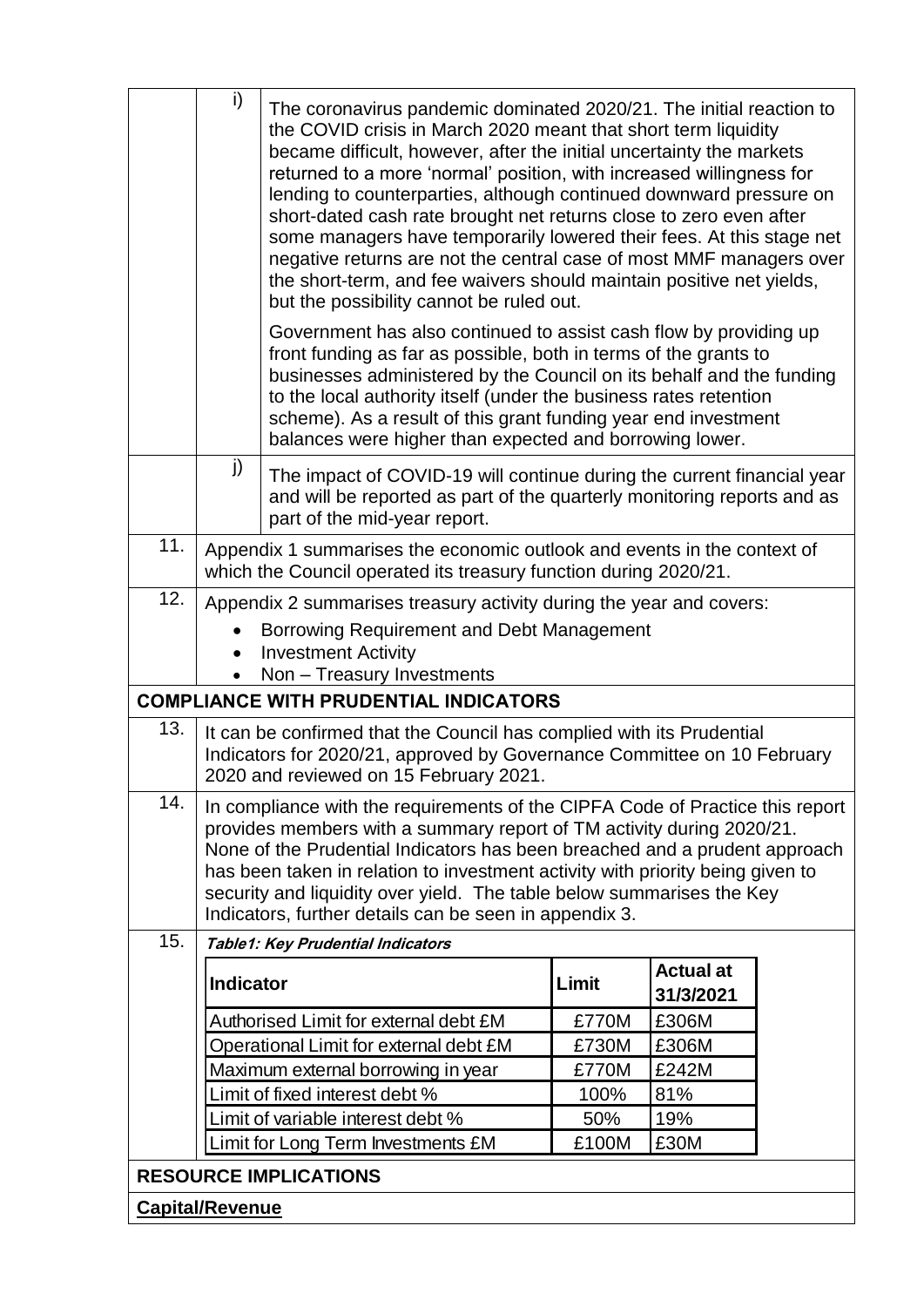| 16.                            | This report is a requirement of the TM Strategy, which was approved at<br>Council on 15 February 2021.                                                                                                                                                                                                                                                                                                                                                                                                                                                                                                                                                                                                                                                                                                                                                                                                                                                                                                                                                                                     |             |  |  |  |
|--------------------------------|--------------------------------------------------------------------------------------------------------------------------------------------------------------------------------------------------------------------------------------------------------------------------------------------------------------------------------------------------------------------------------------------------------------------------------------------------------------------------------------------------------------------------------------------------------------------------------------------------------------------------------------------------------------------------------------------------------------------------------------------------------------------------------------------------------------------------------------------------------------------------------------------------------------------------------------------------------------------------------------------------------------------------------------------------------------------------------------------|-------------|--|--|--|
| 17.<br>18.                     | The interest cost of financing the Authority's long term and short term loan<br>debt is charged corporately to the Income and Expenditure account. The<br>interest cost of financing the Authority's loan debt amounted to £7.21M in<br>2020/21. This is lower than budgeted mainly due to variable interest rates<br>being lower than those estimated and no new long term borrowing being<br>taken at preferential rates.                                                                                                                                                                                                                                                                                                                                                                                                                                                                                                                                                                                                                                                                |             |  |  |  |
|                                | In addition, interest earned on temporary balances invested externally is<br>credited to the Income and Expenditure account. In 2020/21 £1.4M was<br>earned which was slightly higher than budgeted £1.3M mainly due to higher<br>than expected balances.                                                                                                                                                                                                                                                                                                                                                                                                                                                                                                                                                                                                                                                                                                                                                                                                                                  |             |  |  |  |
| 19.                            | The expenses of managing the Authority's loan debt consist of brokerage and<br>internal administration charges. These are pooled and borne by the HRA and<br>General Fund proportionately to the related loan debt. Debt management<br>expenses amounted to £0.16M in 2020/21.                                                                                                                                                                                                                                                                                                                                                                                                                                                                                                                                                                                                                                                                                                                                                                                                             |             |  |  |  |
|                                | <b>Property/Other</b>                                                                                                                                                                                                                                                                                                                                                                                                                                                                                                                                                                                                                                                                                                                                                                                                                                                                                                                                                                                                                                                                      |             |  |  |  |
| 20.                            | None.                                                                                                                                                                                                                                                                                                                                                                                                                                                                                                                                                                                                                                                                                                                                                                                                                                                                                                                                                                                                                                                                                      |             |  |  |  |
|                                | <b>LEGAL IMPLICATIONS</b>                                                                                                                                                                                                                                                                                                                                                                                                                                                                                                                                                                                                                                                                                                                                                                                                                                                                                                                                                                                                                                                                  |             |  |  |  |
|                                | Statutory power to undertake proposals in the report:                                                                                                                                                                                                                                                                                                                                                                                                                                                                                                                                                                                                                                                                                                                                                                                                                                                                                                                                                                                                                                      |             |  |  |  |
| 21.                            | Local Authority borrowing is regulated by Part 1, of the Local Government Act<br>2003, which introduced the new Prudential Capital Finance System. From 1<br>April 2004, investments are dealt with, not in secondary legislation, but<br>through guidance. Similarly, there is guidance on prudent investment<br>practice, issued by the Secretary of State under Section 15(1)(a) of the 2003<br>Act. A local authority has the power to invest for "any purpose relevant to its<br>functions under any enactment or for the purposes of the prudent<br>management of its financial affairs". The reference to the "prudent<br>management of its financial affairs" is included to cover investments, which<br>are not directly linked to identifiable statutory functions but are simply made in<br>the course of treasury management. This also allows the temporary<br>investment of funds borrowed for the purpose of expenditure in the reasonably<br>near future; however, the speculative procedure of borrowing purely in order<br>to invest and make a return remains unlawful. |             |  |  |  |
|                                | <b>Other Legal Implications:</b>                                                                                                                                                                                                                                                                                                                                                                                                                                                                                                                                                                                                                                                                                                                                                                                                                                                                                                                                                                                                                                                           |             |  |  |  |
| 22.                            | None.                                                                                                                                                                                                                                                                                                                                                                                                                                                                                                                                                                                                                                                                                                                                                                                                                                                                                                                                                                                                                                                                                      |             |  |  |  |
| 23.                            | <b>RISK MANAGEMENT IMPLICATIONS</b>                                                                                                                                                                                                                                                                                                                                                                                                                                                                                                                                                                                                                                                                                                                                                                                                                                                                                                                                                                                                                                                        |             |  |  |  |
|                                | Not Applicable                                                                                                                                                                                                                                                                                                                                                                                                                                                                                                                                                                                                                                                                                                                                                                                                                                                                                                                                                                                                                                                                             |             |  |  |  |
| 24.                            | <b>POLICY FRAMEWORK IMPLICATIONS</b>                                                                                                                                                                                                                                                                                                                                                                                                                                                                                                                                                                                                                                                                                                                                                                                                                                                                                                                                                                                                                                                       |             |  |  |  |
|                                | This report has been prepared in accordance with the CIPFA Code of Practice<br>on TM.                                                                                                                                                                                                                                                                                                                                                                                                                                                                                                                                                                                                                                                                                                                                                                                                                                                                                                                                                                                                      |             |  |  |  |
| <b>KEY DECISION?</b><br>Yes/No |                                                                                                                                                                                                                                                                                                                                                                                                                                                                                                                                                                                                                                                                                                                                                                                                                                                                                                                                                                                                                                                                                            |             |  |  |  |
|                                | <b>WARDS/COMMUNITIES AFFECTED:</b>                                                                                                                                                                                                                                                                                                                                                                                                                                                                                                                                                                                                                                                                                                                                                                                                                                                                                                                                                                                                                                                         | <b>NONE</b> |  |  |  |